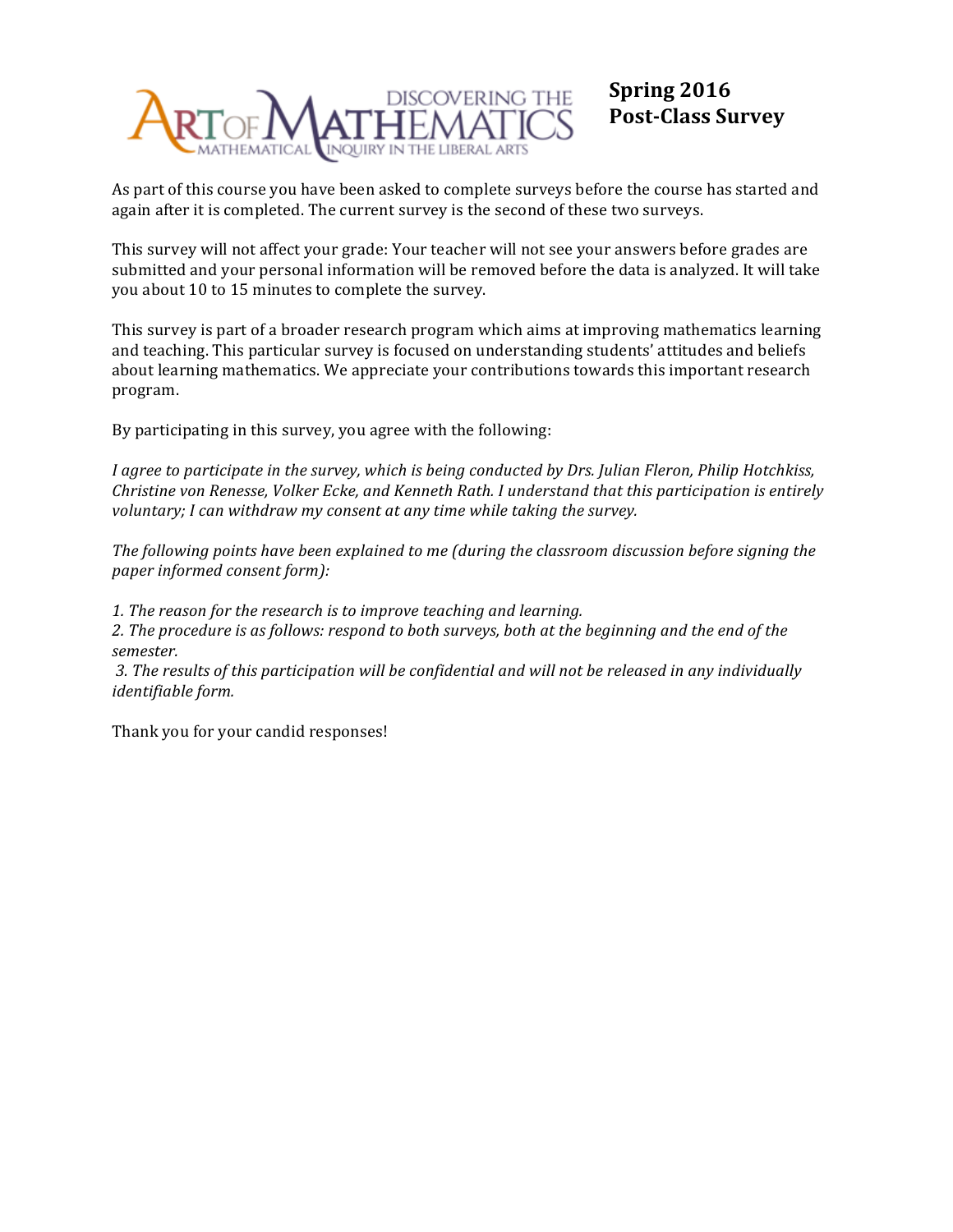### **What is your name?**

### **Which section are you in?**

- O Section 001 Ecke TR 12:45pm
- O Section 002 Fleron MWF 10:25am
- O Section 003 Fleron MWF 9:20am
- O Section 004 von Renesse TR 12:45pm
- O Section 005 Hotchkiss TR 8:15am
- O Section 006 Hotchkiss TR 11:15am

#### To what extent do you agree with the following statements about your relationship with **mathematics?**

|                                                                                                                              | Strongly<br>agree | Agree | Neutral | Disagree | Strongly<br>disagree | Don't<br>know |
|------------------------------------------------------------------------------------------------------------------------------|-------------------|-------|---------|----------|----------------------|---------------|
| Q01. I don't think doing mathematics is<br>interesting.                                                                      | ∩                 | ∩     | ∩       | ∩        | ∩                    | ∩             |
| Q02. I like to ask "why" and understand how<br>things work.                                                                  | Ω                 | Ω     | O       | ◯        | O                    | ∩             |
| Q03. I am able to understand and critique<br>written or spoken mathematical arguments.                                       | Ω                 | ◯     | ∩       | ◯        | O                    |               |
| Q04. Mathematics doesn't make sense to me.                                                                                   | O                 | O     | O       | O        | O                    |               |
| Q05. Thinking in a mathematical way will be<br>helpful to me in my life.                                                     | ∩                 | ∩     | ∩       | ∩        | ◯                    |               |
| Q06. I often think I understand something<br>and later realize that I don't.                                                 | ∩                 | ∩     | ∩       | ∩        | O                    | ∩             |
| Q07. I'm often aware of situations where my<br>initial understanding is incomplete.                                          | ∩                 | ( )   | ∩       | ( )      | O                    | ∩             |
| Q08. Thoughts and ideas that come to me<br>while working on mathematical problems<br>will often get me closer to a solution. | ∩                 | ∩     | ∩       | ∩        | O                    | ∩             |
| Q09. I believe that I can't learn to make sense<br>of mathematics.                                                           | ∩                 | ∩     | ∩       | ∩        | ∩                    |               |
| Q10. My thoughts and ideas matter when<br>solving a mathematical problem.                                                    | ∩                 | ∩     | ◯       | ∩        | ∩                    | ∩             |
| Q11. I have a positive attitude about<br>mathematics.                                                                        | O                 | ∩     | ∩       | ◯        | O                    |               |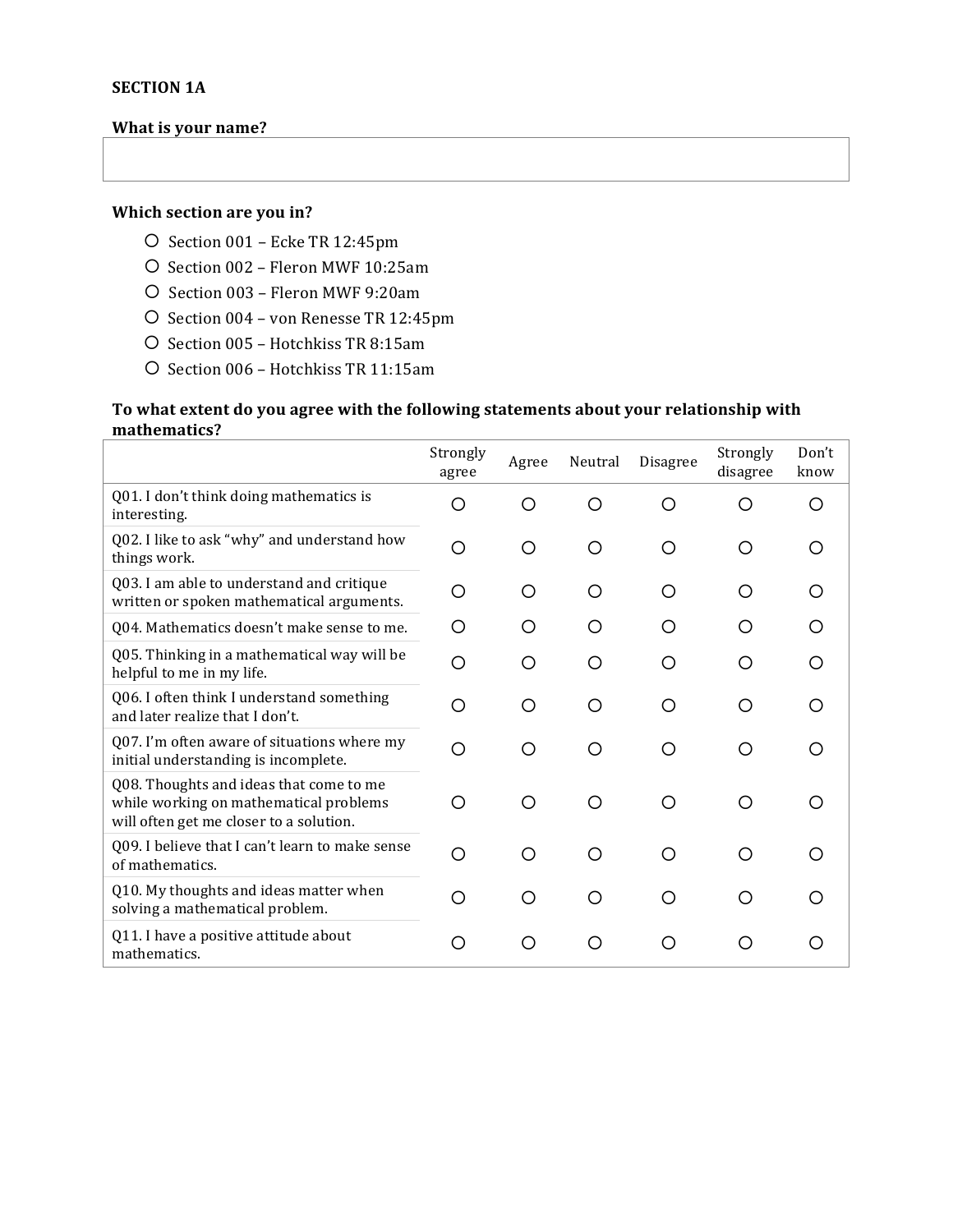### **SECTION 1B**

### To what extent do you agree with the following statements about your relationship with **mathematics?**

|                                                                                                                                | Strongly<br>agree | Agree | Neutral | <b>Disagree</b> | Strongly<br>disagree | Don't<br>know |
|--------------------------------------------------------------------------------------------------------------------------------|-------------------|-------|---------|-----------------|----------------------|---------------|
| Q12. Outside of its everyday uses, nothing I<br>learn about mathematics will impact my<br>daily life.                          | O                 | ∩     | ∩       | ∩               | ∩                    | ∩             |
| Q13. When I get stuck on a problem, I believe<br>that I will eventually be able to figure it out<br>by myself.                 | O                 | Ω     | ∩       | O               | ◯                    |               |
| Q14. When I get stuck on a problem, I believe<br>that I will eventually be able to figure it out<br>with the help of my peers. | O                 | ∩     |         | ∩               | ∩                    |               |
| Q15. I don't think mathematics can be<br>beautiful.                                                                            | O                 | ( )   |         | O               | Ω                    |               |
| Q16. Making mathematical mistakes is okay<br>because it is a natural part of making sense<br>of mathematics.                   | ∩                 | ∩     | ∩       | ◯               | ∩                    |               |
| Q17. I can't clearly explain my mathematical<br>thinking.                                                                      | O                 | ∩     | ∩       | ◯               | ◯                    |               |
| Q18. In order to make sense of mathematics,<br>I need to understand the precise meaning of<br>terms.                           | О                 | ∩     | ∩       | ◯               | O                    |               |
| Q19. If I hear a valid argument that is not in<br>line with my reasoning, I am willing to<br>change my thinking.               | ∩                 | О     | ∩       | O               | O                    | ∩             |
| Q20. I feel anxious about mathematics.                                                                                         | O                 | ( )   |         | ◯               | ( )                  |               |
| Q21. I learn mathematics best when I explain<br>ideas to other students.                                                       | O                 | ∩     | ◯       | ◯               | ◯                    |               |
| Q22. I learn mathematics best when I work<br>on problems in small groups.                                                      | O                 | ∩     | ( )     | O               | ( )                  |               |

### **5. How much do you enjoy…**

|                                                       | No<br>enjoyment | Neutral |  | Strong<br>enjoyment | Don't<br>know |
|-------------------------------------------------------|-----------------|---------|--|---------------------|---------------|
| Q23. Working on a challenging mathematical<br>problem | О               |         |  |                     |               |
| Q24. Discovering a new mathematical idea              |                 |         |  |                     |               |
| Q25. Using rigorous reasoning in a math<br>problem    |                 |         |  |                     |               |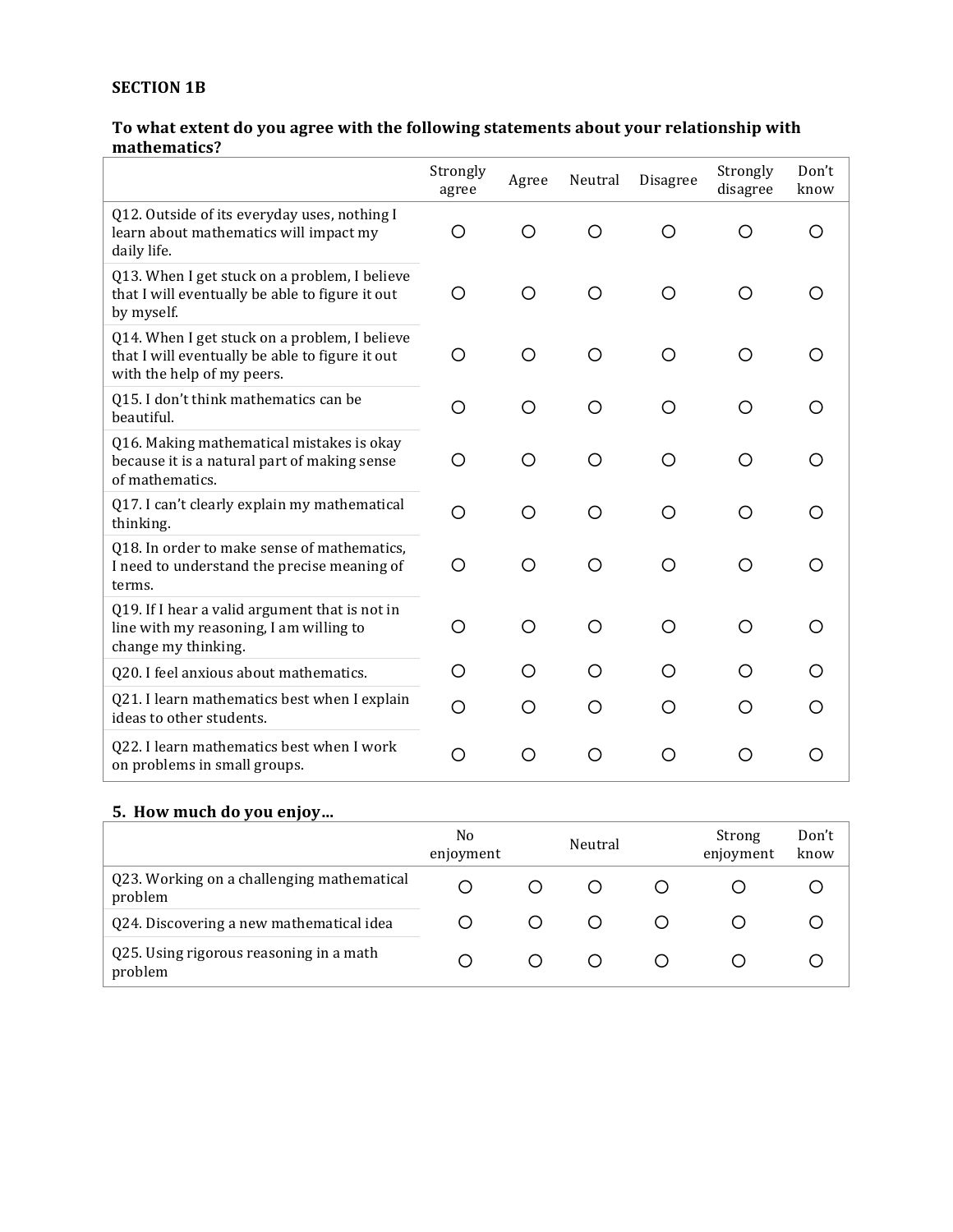#### **SECTION 2**

For this survey, we call a "mathematician" somebody who spends much of his/her professional day engaged in doing mathematics. This may be in industry, government, or universities and colleges.

#### **Q26.** Can you name one mathematician who is still alive and describe what you think he/she **does?**

- ¡ Yes
- $O$  No

If yes, name the person and give a name for what he/she does.

**Q27.** Can you name or describe a famous unsolved or recently resolved problem in **mathematics?**

- $O$  Yes
- $O$  No

If yes, give it a name or describe it.

#### **Q28.** How many active mathematicians do you think there are in the world?

- $O$  Almost none
- $\circ$  Just a few (less than 1,000)
- $\circ$  A moderate number (between 1,000 and 10,000)
- $\overline{O}$  A significant number (between 10,000 and 1,000,000)
- $\circ$  Many (between 1,000,000 and 10,000,000)
- $\circ$  A whole lot (more than 10,000,000)

#### Q29. Can you name or describe a historically important, generally accepted belief or theory that was changed through mathematical thinking?

- $O$  Yes
- $O$  No

#### If yes, give it a name or briefly describe it.

**Q30.** Can vou name or describe a surprising mathematical aspect of, or idea in, your **personal environment that you have noticed outside of your mathematics class?** 

- ¡ Yes
- $O$  No

#### If yes, give it a name or briefly describe it.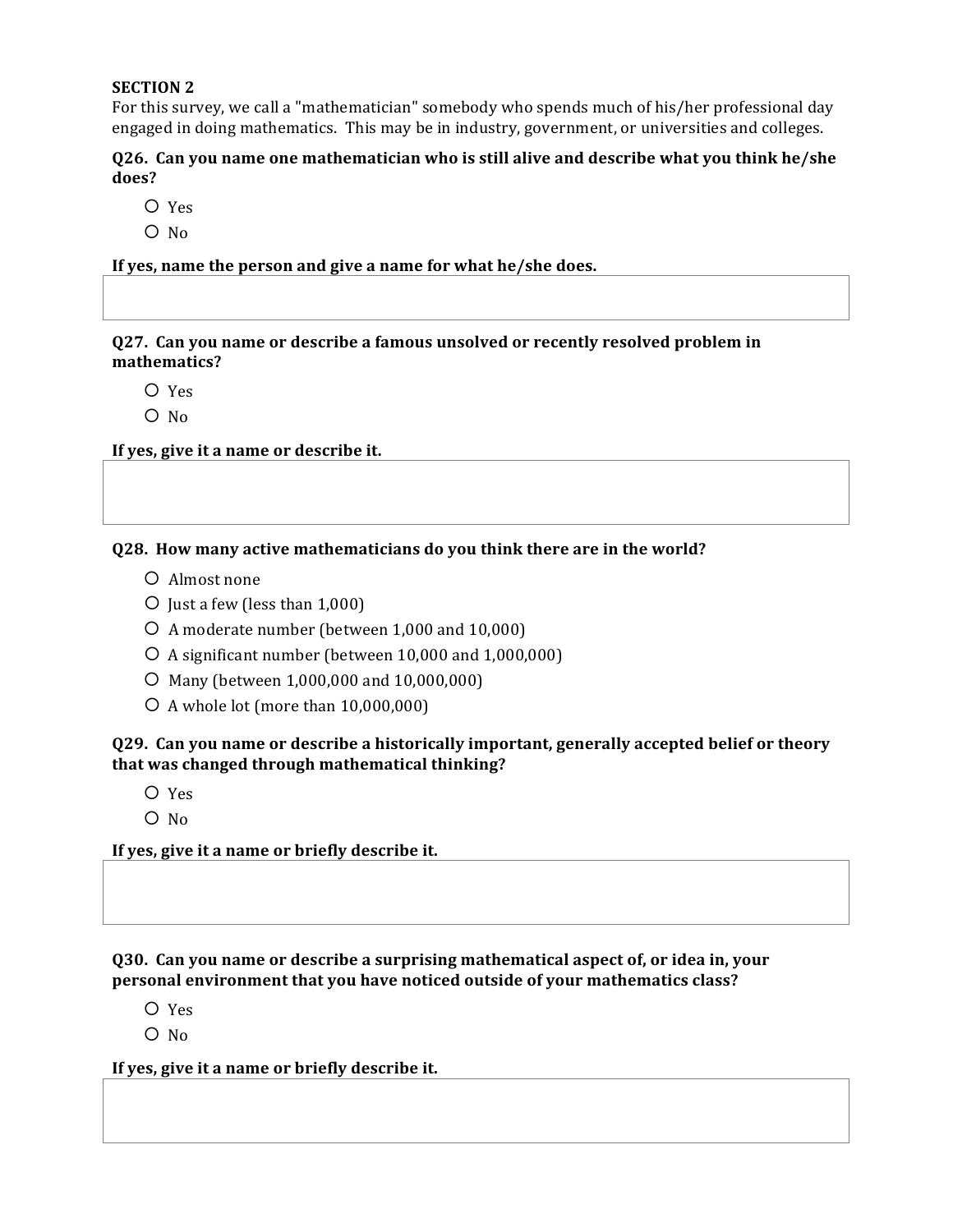#### **SECTION 3**

#### In which of the following areas do you see mathematics playing a significant role? (choose all that apply)

- O Q31. Visual arts
- O Q32. Theater
- O Q33. Music
- O Q34. Philosophy
- O Q35. Reasoning/Logic
- O Q36. History
- O Q37. Games/Puzzles
- O Q39. Technology

O Q38. Language

- O Q40. Science
- O Q41. Engineering
- O Q42. Arithmetic
- O Q43. Architecture
- O Q44. Literature O Q45. Formal Decision Making
- $O$  Q46. Understanding of Nature
- O Q47. Economics
- O Q48. Dance
- O Q49. Criminal Justice

### To what extent do you agree with the following statements about the field of mathematics?

|                                                                                                                                  | Strongly<br>agree | Agree | Neutral | Disagree | Strongly<br>disagree | Don't<br>know |
|----------------------------------------------------------------------------------------------------------------------------------|-------------------|-------|---------|----------|----------------------|---------------|
| Q50. Mathematics is something that only<br>really smart people can do.                                                           | O                 | О     | O       | O        | O                    | O             |
| Q51. Mathematics requires creativity.                                                                                            | O                 | ◯     | O       | O        | O                    | O             |
| Q52. Doing mathematics for its own sake is<br>as valuable as composing music, creating art,<br>or other intellectual endeavors.  | O                 | O     | $\circ$ | O        | O                    | O             |
| Q53. Computers can do all the mathematics<br>that is really needed, so mathematics is not<br>that important anymore.             | O                 | O     | $\circ$ | O        | O                    | O             |
| Q54. A major reason why mathematicians<br>engage in mathematics is because they find it<br>beautiful.                            | O                 | O     | O       | O        | O                    | O             |
| Q55. Mathematics requires curiosity.                                                                                             | O                 | Ο     | Ő       | Ο        | Ő                    |               |
| Q56. There are debates within mathematics.                                                                                       | O                 | O     | O       | O        | О                    |               |
| Q57. Mathematics is more than the<br>arithmetical skills needed in everyday life<br>(e.g., balancing a checkbook, baking, etc.). | O                 | О     | O       | O        | O                    | O             |
| Q58. Mathematics is mostly a tool for the<br>sciences.                                                                           | O                 | O     | O       | O        | O                    | ( )           |
| Q59. Mathematicians are excited and<br>passionate about their work.                                                              | O                 | Ω     | O       | Ω        | O                    | O             |
| Q60. There is still a lot of mathematics for<br>me to discover.                                                                  | O                 | ∩     | ∩       | Ω        | Ω                    |               |
| Q61. Someday, all of mathematics will be<br>figured out.                                                                         | O                 | Ω     | O       | O        | O                    | O             |
| Q62. Mathematics has had and still has an<br>impact on shaping history, culture, logic,<br>philosophy, and knowledge.            | O                 | О     | O       | O        | O                    | O             |
| Q63. There are still unsolved problems in<br>mathematics.                                                                        | O                 | O     | O       | O        | O                    | O             |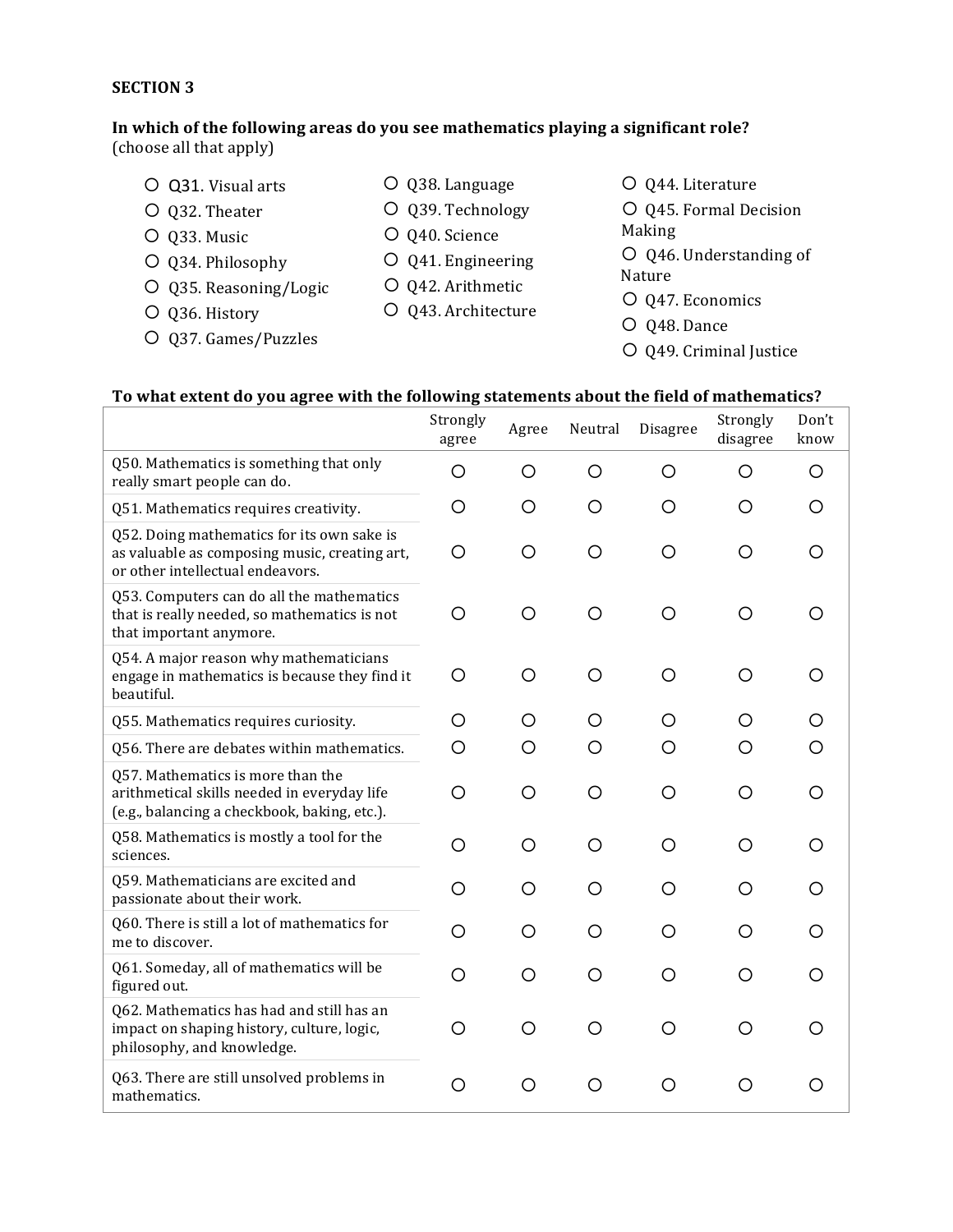#### **SECTION 4**

## How have you changed in the following areas due to your participation in this course?

|                                                                                                                                           | Increased<br>a lot | Increased<br>a little | No<br>change<br>(stayed<br>high) | N <sub>o</sub><br>change<br>(stayed<br>low) | Decreased<br>a little | Decreased<br>a lot |
|-------------------------------------------------------------------------------------------------------------------------------------------|--------------------|-----------------------|----------------------------------|---------------------------------------------|-----------------------|--------------------|
| Q64. My ability to think and<br>reason more effectively has                                                                               | $\circ$            | $\circ$               | O                                | O                                           | O                     | O                  |
| Q65. My ability to express myself<br>clearly when talking has                                                                             | O                  | O                     | O                                | O                                           | O                     | О                  |
| Q66. My ability to express myself<br>clearly in writing has                                                                               | O                  | O                     | O                                | O                                           | O                     | O                  |
| Q67. My ability to read and<br>understand mathematical<br>problems (i.e., what the problem<br>is asking, not just how to solve it)<br>has | O                  | O                     | O                                | O                                           | O                     | O                  |
| Q68. The likelihood that I will<br>read mathematics papers or<br>books has                                                                | O                  | O                     | O                                | O                                           | O                     | O                  |
| Q69. The likelihood that I will talk<br>about mathematics with others<br>outside of a math class has                                      | O                  | O                     | O                                | O                                           | O                     | Ω                  |
| Q70. The likelihood that I will go<br>to a talk or watch a video about<br>mathematics not associated with a<br>math class has             | O                  | O                     | ∩                                | O                                           | O                     | O                  |
| Q71. My curiosity about the world<br>around me has                                                                                        | O                  | O                     | O                                | O                                           | O                     | О                  |
| Q72. My awareness of how I<br>approach and solve problems<br>has                                                                          | O                  | O                     | O                                | O                                           | O                     | О                  |
| Q73. My sense of empowerment<br>as a learner has                                                                                          | O                  | O                     | O                                | O                                           | Ο                     | О                  |
| Q74. My confidence in my ability<br>to take responsibility for my own<br>learning has                                                     | O                  | O                     | O                                | O                                           | O                     | O                  |

**Q75.** I think I will remember this class 10 years down the road.

- O Strongly agree
- O Agree
- O Neutral
- O Disagree
- O Strongly disagree